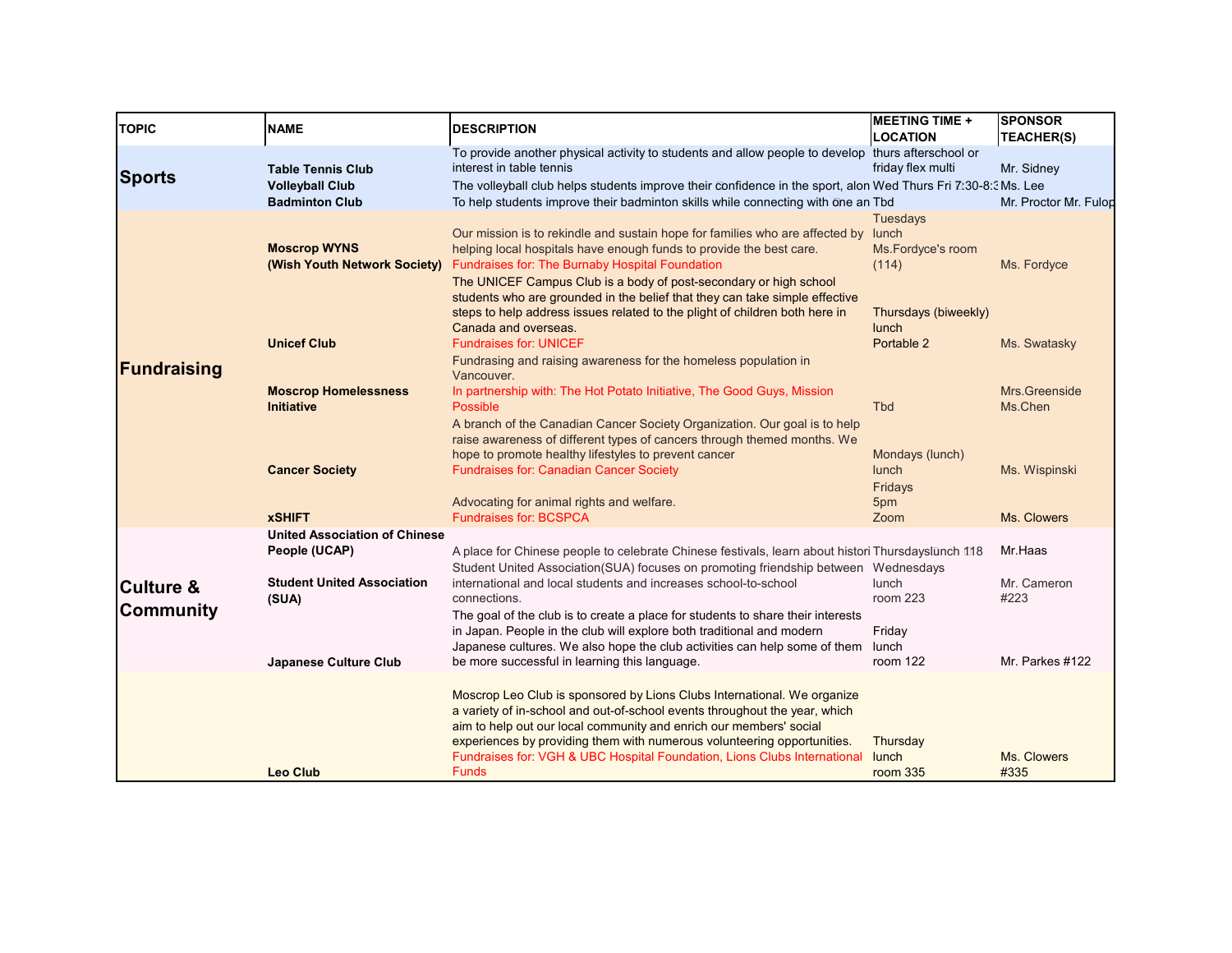| <b>Volunteering</b> | <b>Supporting Senior Citizens</b><br><b>Interact Club</b>                     | Dedicated to supporting seniors and community members through greeting<br>cards, care packages, art & crafts, and hosting events at residences<br>Includes: Cards with Care, Senior Care<br>Moscrop Interact is a club for students who want to connect with others in<br>their community/school. Members have fun while carrying out service<br>projects and learning about the world. Interact clubs organize at least two<br>service projects a year: one that benefits their community and one that<br>encourages international understanding. Interact clubs also receive<br>guidance from individual Rotary clubs. But, we govern and support<br>ourselves. | <b>Tbd</b><br><b>Tbd</b>                | Ms. Quelch<br>Mrs.Greenside<br>Ms. Ho<br>#334                   |
|---------------------|-------------------------------------------------------------------------------|-------------------------------------------------------------------------------------------------------------------------------------------------------------------------------------------------------------------------------------------------------------------------------------------------------------------------------------------------------------------------------------------------------------------------------------------------------------------------------------------------------------------------------------------------------------------------------------------------------------------------------------------------------------------|-----------------------------------------|-----------------------------------------------------------------|
| <b>Environment</b>  | <b>Moscrop ORCA Club</b>                                                      | Our mission is to prompt interest in ocean restoration, conservation, and<br>awareness in our school community through interactive workshops and<br>educational activities.<br><b>Fundraises for: Oceanwise/Vancouver Aquarium</b>                                                                                                                                                                                                                                                                                                                                                                                                                                | Quelchs room, or on<br>teams sat 5-6    | Ms. Quelch                                                      |
|                     | <b>Fine Arts Club</b>                                                         | For students interested in develop their artistic skills and spreading awarene: Tbd                                                                                                                                                                                                                                                                                                                                                                                                                                                                                                                                                                               |                                         | Mr.Botting<br>Ms.Fordyce<br>Ms.Campbell                         |
| Leisure             | <b>Esports Club</b><br><b>Contemporary Choreo Club</b>                        | MSS Esports is a club pursuing the incorporation of esports into schools,<br>that distributes news and information about esports events accessible to<br>students, as well as providing opportunities for students to register for<br>events and a common ground for people with similar interests to interact.<br>Contemporary Choreo club is a weekly dance club based on jazz and lyrical<br>style and technique. In this club, we hope to foster a dance culture and<br>community at Moscrop with all grades being welcome to join. We want this<br>to be a space for expression through the arts, movement, collaboration, and<br>finding joy through dance. | <b>Tbd</b><br><b>Tbd</b>                | Mr. Stemo<br>Ms. Chow                                           |
|                     | Improv club<br><b>Ski &amp; Snowboard Club</b><br><b>MSS Community Garden</b> | Moscrop's Improv Club meets once a week in the Drama room to practise sl Tbd<br>An oppurtunity to sign up for single or multiple ski/board day trips to Blackcor N/A<br>The community garden club will spend time tending the Moscrop garden                                                                                                                                                                                                                                                                                                                                                                                                                      |                                         | Ms. Maclean Mr. Pro<br>Ms.BrownMs.Dato<br>Ms. Jung (in the gard |
|                     | <b>Moscrop Chess</b>                                                          | Moscrop Chess is a club for anyone who is interested in chess. Hosted<br>completely online, club members are able to play against each other<br>through the internet, two times a week. Our mission is to incorporate chess<br>to our school, and bring fun activities to Moscropians!                                                                                                                                                                                                                                                                                                                                                                            | <b>Likely Thursdays</b>                 | Mr.Sidney                                                       |
|                     | Photography<br><b>Moscrop R.A.C.E</b>                                         | Photography Club is a club that is open to anyone who has interest in, and lo mondayslunch bottings Mr. Botting<br>Our goal is to raise awareness towards racial inequality and promote<br>diversity within our school and community.                                                                                                                                                                                                                                                                                                                                                                                                                             | biweekly friday lunch Ms. Christina Lee |                                                                 |